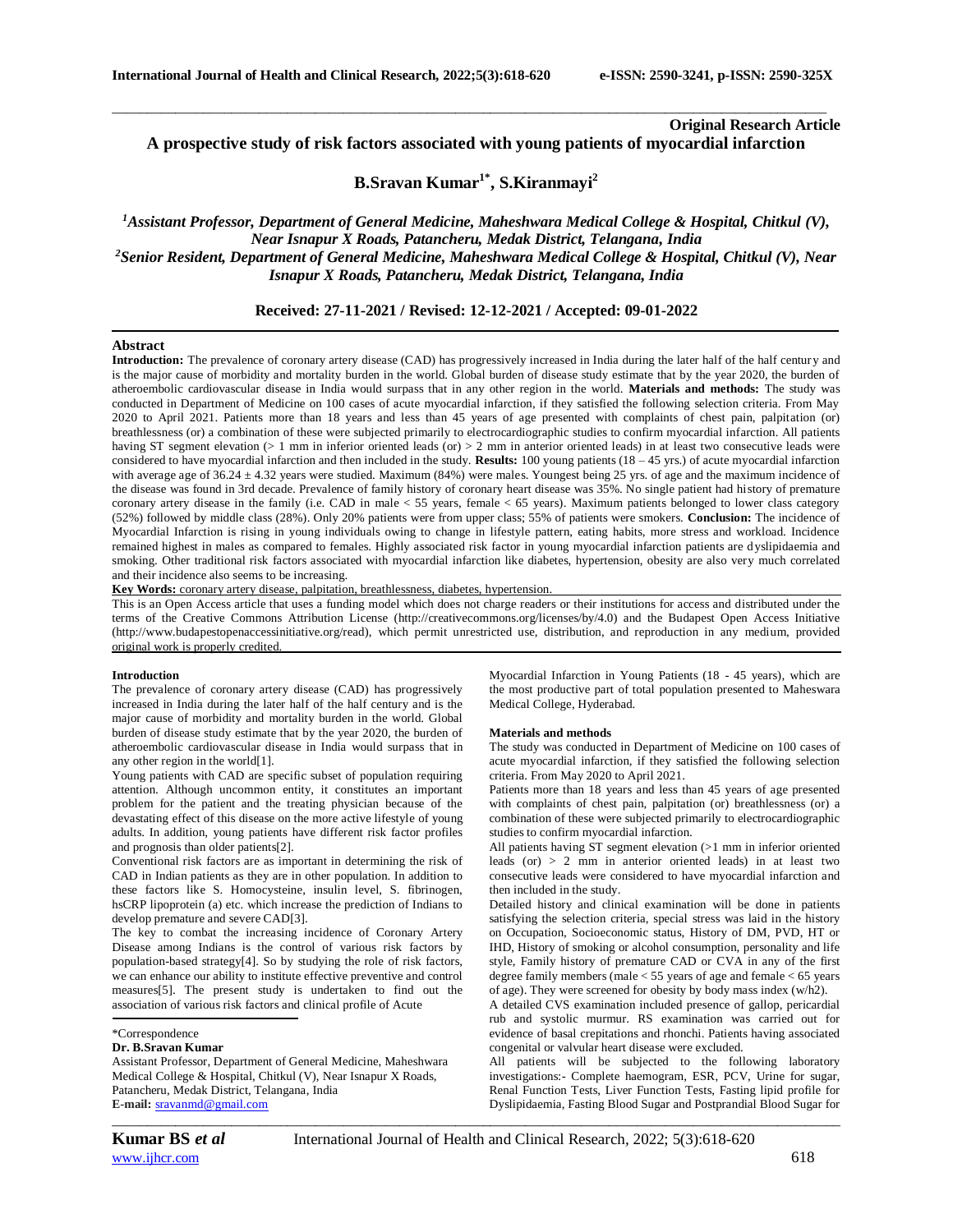Diabetes Mellitus, ECG and chest x-ray PA view and 2D-Echocardiography for left ventricular function and evidence of CAD.

#### **Statistical Analysis**

The groups were compared for all variables using Student's t test to compare equality for means. The results are presented as percentage and mean  $\pm$  SD.

#### **Results**

100 young patients  $(18 - 45 \text{ yrs.})$  of acute myocardial infarction with average age of  $36.24 \pm 4.32$  years were studied. Maximum (84%) were males. Youngest being 25 yrs. of age and the maximum incidence of the disease was found in 3rd decade. Prevalence of family history of coronary heart disease was 35%. No single patient had history of premature coronary artery disease in the family (i.e. CAD in male  $<$  55 years, female  $<$  65 years). Maximum patients

belonged to lower class category (52%) followed by middle class (28%). Only 20% patients were from upper class; 55% of patients were smokers. They were smoking beedies or cigarettes; 35% of patients smoked more than five pack years. No female was a smoker; 20% of patients were obese and all of them were male; 46% of patients lead sedentary lifestyle and 50% had type a personality. Dyslipidaemia was the most common risk factor in the present study (75% of patients). Combined dyslipidaemia was the most common phenotype (52% of patients); 58% had high LDL cholesterol, 36% had low HDL cholesterol and 40% had high triglycerides; 25% had history of hypertension and 20% were diabetic; 64% of patients in present study had anterior wall MI, while 24% had inferior wall MI and 12% had anteroseptal wall MI. In the present study 40% of patients had mild LV dysfunction, 50% had moderate LV dysfunction and 10% had severe LV dysfunction.

|  |  | <b>Table 1: Demographic Characteristics</b> |  |
|--|--|---------------------------------------------|--|
|  |  |                                             |  |

\_\_\_\_\_\_\_\_\_\_\_\_\_\_\_\_\_\_\_\_\_\_\_\_\_\_\_\_\_\_\_\_\_\_\_\_\_\_\_\_\_\_\_\_\_\_\_\_\_\_\_\_\_\_\_\_\_\_\_\_\_\_\_\_\_\_\_\_\_\_\_\_\_\_\_\_\_\_\_\_\_\_\_\_\_\_\_\_\_\_\_\_\_\_\_\_\_\_\_\_\_\_

| S.No | <b>Parameter</b>                    | <b>Value</b> |
|------|-------------------------------------|--------------|
|      | <b>Total Population Average age</b> | 36.24        |
| 2    | Men's Average Age                   | 37.2         |
| 3    | Women's Average Age                 | 35.3         |
|      | Men: Women Ratio                    | 5.25:1       |
| 5    | Family History of C. A. D. (%)      | 36           |
|      | Prevalence of smoking (%)           | 56           |

|                                   | <b>Parameter</b>               | <b>Value</b> |
|-----------------------------------|--------------------------------|--------------|
|                                   | High Total Cholesterol (%)     | 24           |
|                                   | High LDL $(\%)$                | 40           |
| <b>Dyslipidemia</b>               | High Triglyceride (%)          | 40           |
|                                   | Low HDL $(\%)$                 | 36           |
|                                   | Prevalence of Hypertension (%) | 24           |
|                                   | Prevalence of Diabetes (%)     | 20           |
| <b>Myocardial Infarction-Site</b> | Anterior Wall (%)              | 64           |
|                                   | Inferior Wall (%)              | 24           |

#### **Discussion**

In the present study, maximum patients belonged to lower class category (52%) followed by middle class (28%). Only 20% patients were from upper class. This may be due to study was conducted in a hospital setup where maximum patients belonged to lower or middle socioeconomic class[6].

The prevalence of smoking is about 55% in the present study and it could be concluded that smoking is a significant risk factor for premature coronary artery diseases. The prevalence of obesity is 20% in the present study. The prevalence of sedentary habits in the present study is 46%. It may be because of modernization, change in feeding habits like preference to fast foods and oily items, faddism towards vegetables. Rapid urbanization has also changed the lifestyle of people from hard work to office work. Further, less availability of leisure hours and stress in day-to-day work prevented people from sparing time for performing physical exercise[7].

The prevalence of type A personality is 50% in present study. More number of type A personality patients was expected in the study, but paradoxically the number of type A and B personalities were equal. This may be due to the high prevalence of other risk factors in type B personality, which had influenced the result[8].

About 75% of patients were having dyslipidaemia in the present study. The high intake of fatty and oily feeds in the population of present study that could contribute to high incidence of dyslipidaemia in the present study. Moreover, the prevalence of diabetes mellitus was also high, which could again contribute to dyslipidaemia. In addition, in this study more stringent values are taken as cut-off to define dyslipidaemia (which is recommended now-a-days)[9].

Prevalence of hypertension in our study is 25%. Higher prevalence of other risk factors of hypertension like obesity, sedentary life habits, diabetes mellitus, dyslipidaemia, feeding habits in the present study

group could be a contributing factor for the high prevalence. Also in general prevalence of hypertension is less in younger age group as compared to elderly[10].

A high prevalence of Diabetes Mellitus of 20% was noted in the present study. Feeding habits, higher incidence of obesity and sedentary lifestyle and probable genetic factors could contribute to the difference. 64% of patients in present study had anterior wall MI, while 24% had inferior wall MI and 12% had anteroseptal wall MI. Anterior wall MI is more common, because LAD coronary artery is the most frequent culprit for the development of atherosclerosis. In the present study 40% of patients had mild LV dysfunction, 50% had moderate LV dysfunction and 10% had severe LV dysfunction. The long-term prognosis of patients of myocardial infarction is much dependent upon LV function.

#### **Conclusion**

The incidence of Myocardial Infarction is rising in young individuals owing to change in lifestyle pattern, eating habits, more stress and workload. Incidence remained highest in males as compared to females. Highly associated risk factor in young myocardial infarction patients are dyslipidaemia and smoking. Other traditional risk factors associated with myocardial infarction like diabetes, hypertension, obesity are also very much correlated and their incidence also seems to be increasing.

#### **References**

- 1. Rissan HS, Kishore S, Trehan N; Coronary Artery disease in young Indians: The Missing Link. JIACM, Volume 2 (3), 2001.
- 2. Eugene Braun Wald, Joseph Loscalzo; Ischaemic Heart Diseases; Harrison's Principle of Internal Medicine 18th Edition, Mc Graw Hill, 2008.

*\_\_\_\_\_\_\_\_\_\_\_\_\_\_\_\_\_\_\_\_\_\_\_\_\_\_\_\_\_\_\_\_\_\_\_\_\_\_\_\_\_\_\_\_\_\_\_\_\_\_\_\_\_\_\_\_\_\_\_\_\_\_\_\_\_\_\_\_\_\_\_\_\_\_\_\_\_\_\_\_\_\_\_\_\_\_\_\_\_\_\_\_\_\_\_\_\_\_\_\_\_\_\_\_*